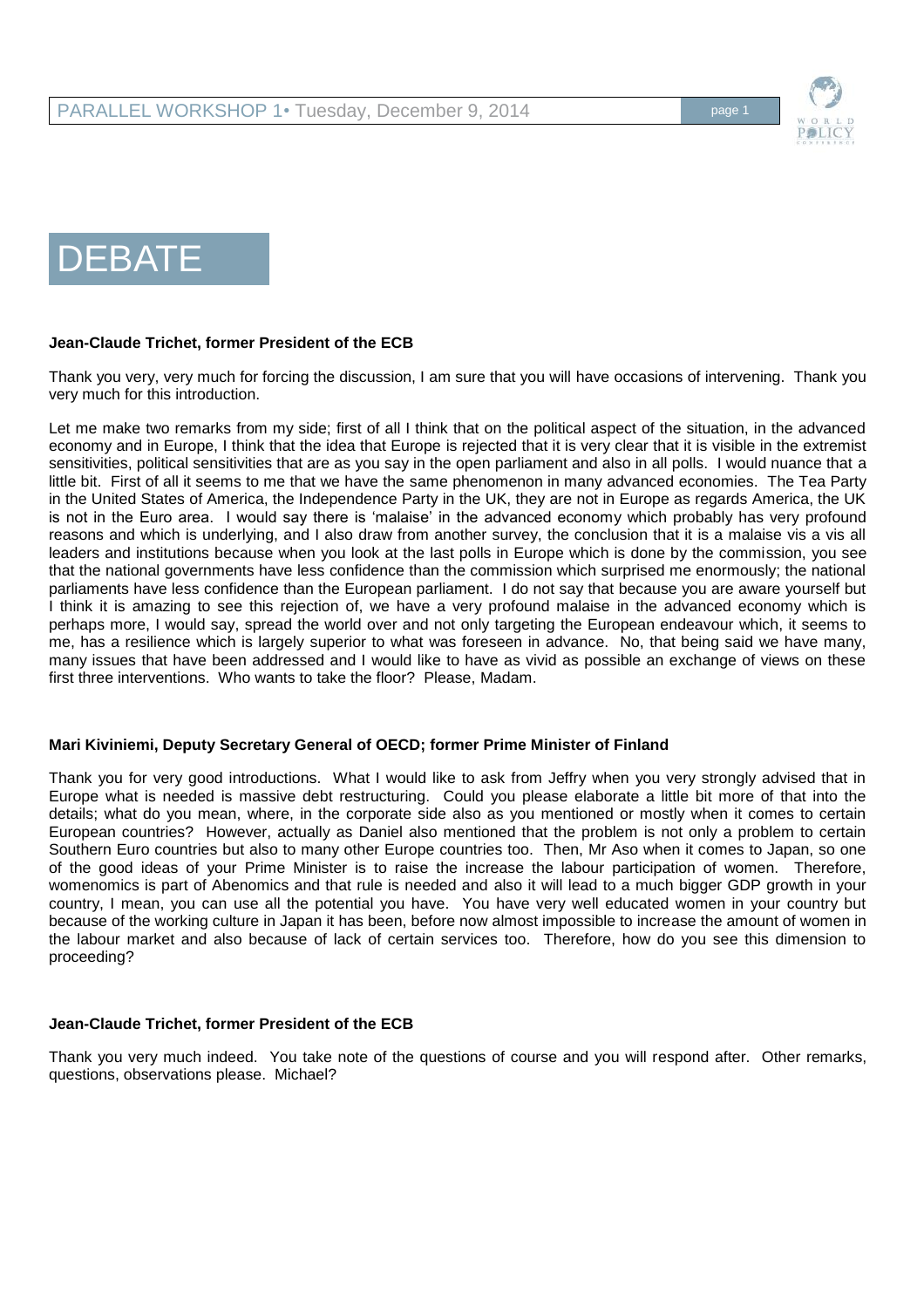

#### **H.S.H. Prince Michael of Liechtenstein, founder and Chairman of Geopolitical Information Service AG**

What I have, and I think Mr Dăianu has touched on it, I think one of the big problems here in Europe is that the economy, the real economy, manufacturing services, does not really get out of the ground. That is not, I think a financial or a monetary reason but I think it is reasons that we have not very competitive labour markets, not competitive enough product markets and we have very high governmental overheads. I have the impression that some of the monetary measures are a very sort of, businessman approach and the governments do not really to have to attack the real reforms in the economy.

#### **Jean-Claude Trichet, former President of the ECB**

Thank you for this remark. Other interventions? Therefore, let me add a little bit to the questions which were asked again to Jeff, what exactly and I will join totally with what you said, Madam, what exactly you mean when you say 'debt restructuring'? Do you mean that we should do like Latin America, the comparison was made, but in Latin America, you had first the default of all countries but in my memory, Columbia, but all other countries were defaulting. Then long years of pain which was associated with default which was quite traumatic and then after that you had on the market, on the secondary market if I may, massive depreciation of the various credits that the rest of the world had on Latin America and then you had the Brady plan. Are you suggesting that the Europeans should have defaulted? Would you have arrested the chain of default? I say that because we tried to do with the full support of the entire international community, exactly the contrary. To limit the default to Greece and only Greece and to reconstruct the credit worthiness of all the countries. Therefore, if it is not again the sovereign risk that you are addressing then it should be the private sector. There again, where do you see that we should speed up the so called restructuring or the taking into account of the real situation of the number of firms? It seems to me that that is supposed to be done spontaneously by the market economy and of course a lot of losses are taken by many, many banks. However, I take your suggestion that at least in this domain, things are not going sufficiently or rapidly and I think we have to reflect on that. However, there is another element and perhaps you could comment on that as well as Daniel if he wishes. In Europe the financing of the economy is done by the banks in the proportion, at least before the crisis, of 80% in the US banks only represent 20% of the financing of the US economy, markets are of course in the reverse proportion. Therefore, in Europe it is true probably that the main problem that we have is that the banks themselves have a position of weakness and they are the key position as regards the financing of the European economy and this is a particular issue which is very important. In that respect perhaps banking union is something which is an important part. Only to add to the question which was asked.

Please, Sir, you have the floor.

#### **Yusuf Irbec, Member of Parliament, Republic of Turkey**

Thank you very much. Irbec, Yusuf here from Turkey, from the Turkish parliament. If we speak from the default of the countries in Latin America possibilities and, we should distinguish I think from the flow and stock economy. The economies are not to a great extent under control and therefore the extent of corruption is differing from country to country because of the stock economy management in many countries. How are you evaluating this point because the corruption between the default of some countries in Latin America or it could be in Europe because the centralisation is a trend now on the one side, on the other efficiency is another problem? What is the effect of the corruption trend of that development? Thank you very much

#### **Jean-Claude Trichet, former President of the ECB**

You mean corruption…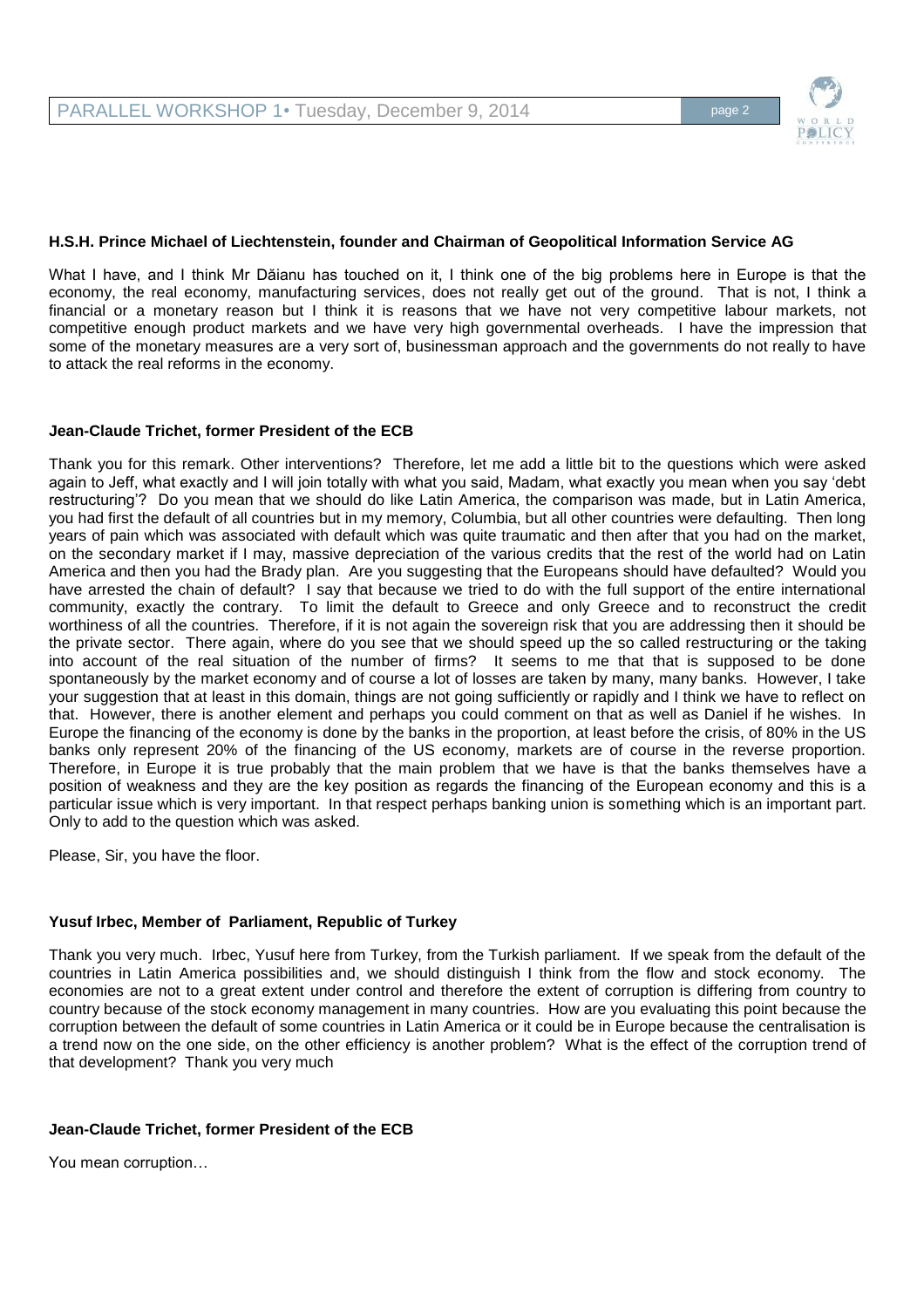

# **Yusuf Irbec, Member of Parliament, Republic of Turkey**

In the countries, in the countries because…

# **Jean-Claude Trichet, former President of the ECB**

In Europe?

# **Yusuf Irbec, Member of Parliament, Republic of Turkey**

No, no in general because the problem, in flow economies it is easier to control, in stock economies it is impossible to control the degree of corruption. Which types of measures could be foreseen in order to combat that trend? Thank you.

# **Jean-Claude Trichet, former President of the ECB**

Thank you very much indeed. Other questions? Other remarks?

Another issue has been addressed by Daniel: the governance of Europe and the governance of the Euro area. I would like Daniel to comment on what I consider the new governance which has been created as lessons to be drawn from the crisis. For instance the MIP, the macro economic imbalance procedure, that has been introduced, the reinforcing of the SGP, the banking union of course that are three new dimensions or reinforced dimensions of European governance to the extent that you mentioned the fact that, for you it was totally insufficient. Then which kind of new concept of fiscal union would you practically call for in the Euro area, do you have a particular concept in mind?

Thank you very much. Well I do not see many other questions are you really sure because it would be the last window of opportunity to ask a fantastic question. No? If it is not the case then I will give the floor to the speakers to react on what they have heard. You did not have too much questions, Aso san on your own exposition so I take it that the group considers that the Abenomics will be a full success. However, would you comment a little bit on the structure of reforms, the third arrow? Do you consider that it is really delivered or are you confident that it will be delivered after the elections? I give you the floor if you wish, then to Daniel and then to Jeff. Please.

# **Yutaka Aso, President, Aso Group**

Yes, this is a hope and we have not seen any omen in terms of the figures but I do feel, as a matter of fact, I know the result of October and November is coming soon and the third quarter of the fiscal year will be announced early February, I do not feel that will be bad. The biggest sort of the background of my positive thinking as a CEO, they are very confident to use their cash and M&A even inside the contracting market economy, they are going abroad. However, the weakness of the Japanese is their communication skills and that kind of handling in English and others. Even big companies such as the Takeda Pharmaceuticals and Suntory, they replace their CEO not COO, CEOs who are international because owners think that Japan is a boiling down market but Asian and new challenging markets offer great opportunities with the product reputation and image. Therefore, these kinds of deals, M&As, are announced constantly now. A very spiritual way of explanation but I do feel that kind of background of existing cash and trust from Asia and Korea towards Japan; we have already many issues around the Korea and Japan alliance. Because Korea is dynamic and quick and good at communication. We need time to make a decision but on the other hand, we have the trust and reputation, so let us go together to the third country. That combination to the third country together is working well.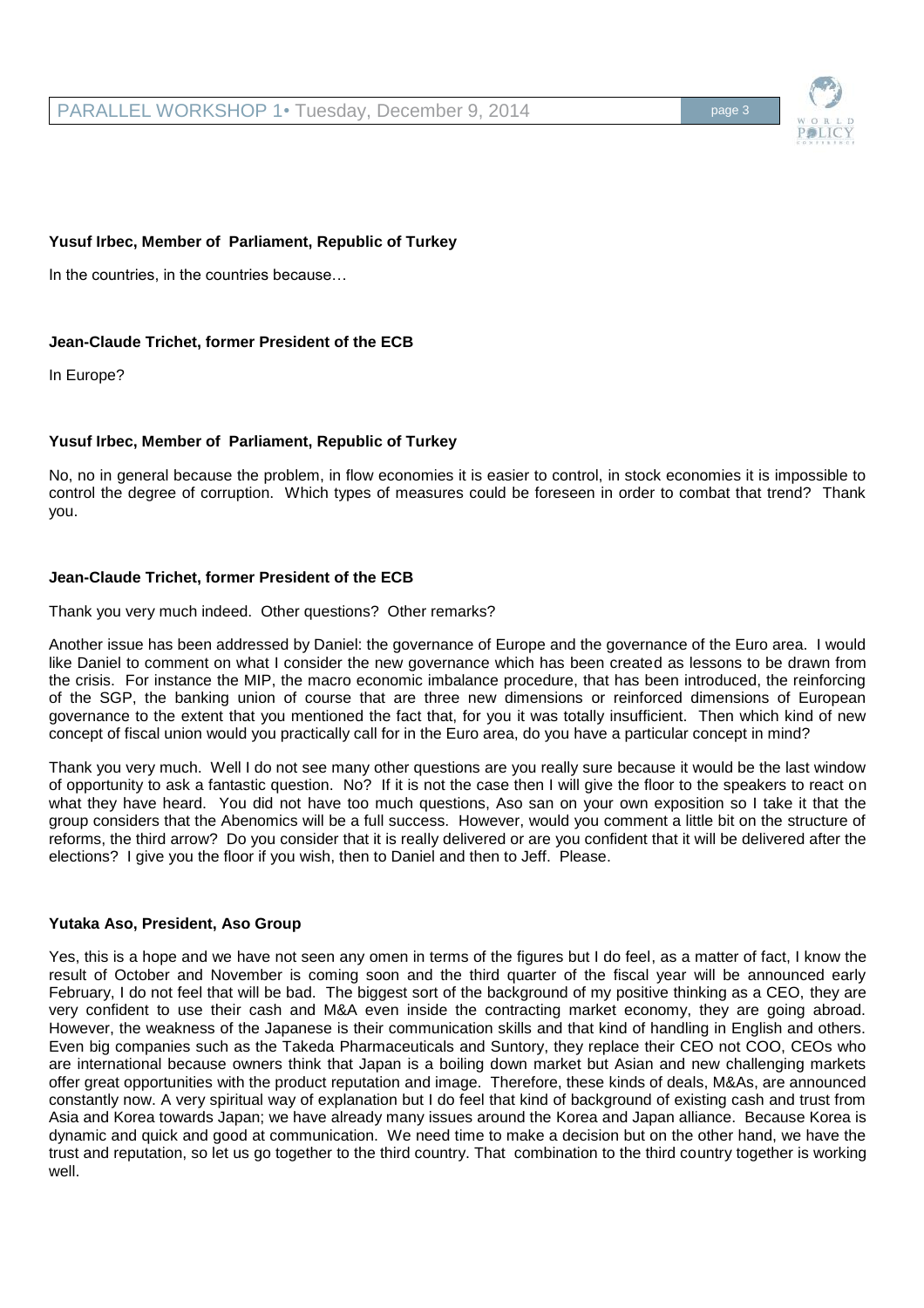# **Jean-Claude Trichet, former President of the ECB**

Thank you very much indeed. What you say is really very important and I have to say it is new for me this de facto alliance in the industry between Korea and Japan.

# **Yutaka Aso, President, Aso Group**

China is a similar case.

#### **Jean-Claude Trichet, former President of the ECB**

Thank you very much indeed. Daniel you have the floor.

#### **Daniel Daianu, Member of the Romanian Academy; former Minister of Finance of Romania**

When it comes to financial markets and the perception as to what an economy can deliver, in the end it is the overall debt of a country that matters. One of the big revelations of the current financial crisis, of the euroarea crisis, is that even mature economies can face big balance of payments difficulties owing to public and private debt. At the end of the day, what matters is if an economy can embark on a path of economic growth aiming at servicing its debt. If there is no economic growth there is no way to service the debt without curtailing domestic demand drastically. And this policy choice can easily backfire by triggering vicious circles. Consequently, a default may be implacable unless there is external support. There is a fracture in the Eurozone: there are economies which are clearly competitive, which have better business models, which Daniel Gross calls, though I do not like this term, 'the Teutonic cluster'; and there is a southern cluster, with lower economic performance and very much in pain currently . The bottom line is: can we foster economic growth in the Eurozone not in a divisive way?

Secondly, you are right about manufacturing, that there should be structural reforms. There is a sort of sclerosis in this respect. By the way, people have been talking about Euro sclerosis, as a wider encompassing concept, for a long time. There is also a crisis of the welfare state and there is too little spent for R&D, which should compel policy-makers to examine both national budgets and the EU budget. However, having said that, there is another reality; that if aggregate demand is much subdued because of misguided policies, it is very hard to undertake structural reforms. It is easier to undertake such reforms when there is a sense of optimism, when there are prospects for economic recovery. People are losing patience because governments do not deliver, and this is the biggest threat for democratic politics in Europe.

Now, when it comes to funding economic activity it is correct to decry the overdependence on banks. Europe relies too little on capital markets. Capital markets should be developed, but this is easy to say, it is very hard to do. Having said that, I take the view that capital markets have to be well regulated and supervised too, because what is happening now is that systemic risks are being transferred, migrating onto markets which are under-regulated and under-supervised – as capital markets are. In due time, in my view, the regulators and supervisors of capital markets, ESMA in Europe and IOSCO as a world body, are going to get the same concerns as the people who sit on the board of ESRB in Frankfurt, of the FSB, and central bankers in general.

Regarding the new governance structure of the EU, of the euroarea, it is fair not to have onesided adjustment of external imbalances. This is especially valid for the single currency area, where the policy space, the leeway to use correction tools, is pretty restricted. In the global economy, dealing with large imbalances is a matter for discussion and a matter for policy coordination. I see the international policy regime as being deeply flawed, and I think Jeff has been very diplomatic in this regard, for the way huge financial flows are moving around the world is quite destabilising. Of course, they are attracted by arbitrage, profit seeking, but I share Joseph Stiglitz's view that the current system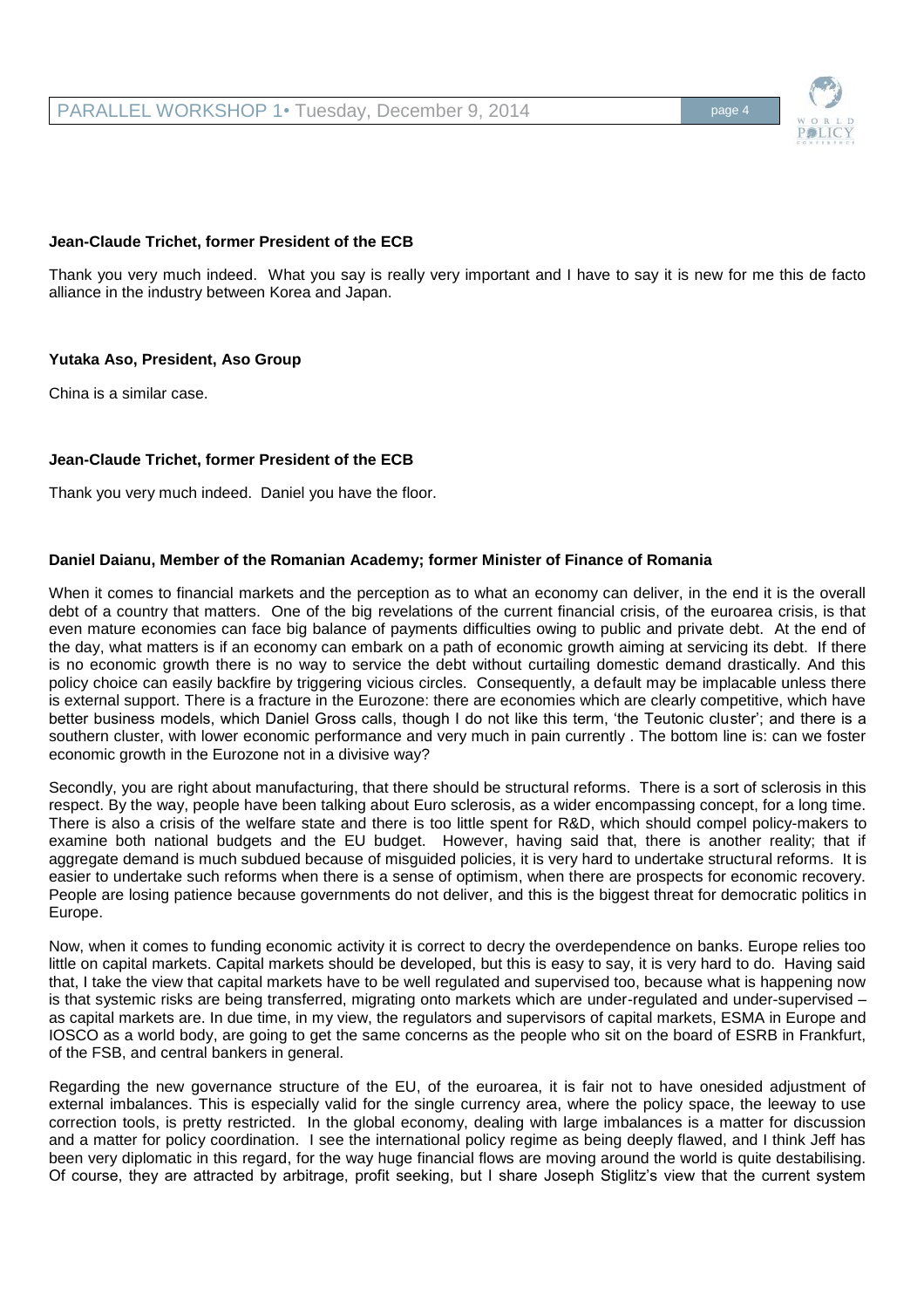

operates like an inbuilt destabiliser for the world economy. Therefore, imbalances have to be taken care of in a symmetric way. In the EU, the banking union has to be completed and this includes a strong financial backstop and a collective insurance scheme. The fiscal capacity, which I have mentioned already, makes common sense, it is badly needed. By the way, the MacDougall report of 1977, said that a monetary union should have a budget of 6-7% of the cumulated GDP of the member states. Therefore, there are things that should be done, but there is also politics, there are constitutional matters in Germany, etc.

Lastly, it is trust. Trust is in short supply in Europe; governments do not trust each other, and without trust what do we have? Only bickering.

# **Jean-Claude Trichet, former President of the ECB**

Thank you very much indeed. Jeff.

# **Jeffry Frieden, Professor of government, Harvard University**

There have been a lot of questions raised and I guess I anticipated that, wading into the difficult politics of the Eurozone crisis. A couple of observations: one, I think the point that was made about the potential negative effects of short term policies is a very important one and it is one that we cannot get away from. In the current situation, as is almost always the case especially in times of crisis, measures that are necessary and desirable in the short run may have undesirable long term implications . That is just the reality that we deal with. We would like of course not to have that reality. The example you gave is that the looser monetary policy is, the more it allows policy makers and society to postpone necessary structural reforms. I think that is undoubtedly true, just as it is also true that anything that smacks of debt relief or financial relief such as re capitalising banks, necessary as they may be to save economies from collapse, creates moral hazard. There have been econometric studies along the lines of what Mr Trichet mentioned, indicating that if there had not been the coordinated intervention of monetary authorities, given the run on markets in September=October of 2008, the crisis would have been much more severe than the Great Depression of the 1930s. So, yes it is true that these short term measures can have undesirable long term effects, but that is life and we just have to figure out how both to get the most out of the short term measures that we need to undertake and, to the extent possible, to mitigate their negative long term effects. However, it is a serious problem and a very important one.

Along similar lines, I certainly did not mean to imply and I do not think I said, that it is all on the supply side or all on the demand side. I think there are very serious supply-side problems in the financial system and very serious demandside problems in the private sector, both corporate and household, and both need attention. So, I just wanted to make that clear.

On the issue of debt restructuring, I think people are right to ask questions about it, it is not a simple matter. Restructuring in many previous cases, as Mr Trichet pointed out, was made possible, or at least easier, due to the gradual write-downs of the existing debt. That was the case in the US:the Brady plan was palatable to financial institutions by 1989 because many of the debts had been written down, and there had been very substantial regulatory forbearance. Therefore, the banks could take the hit that the Brady plan implied. However, it was also the case that whether on the part of the private sector, the financial sector, the US government, or the Latin American governments, the perception had become generalised that continuing in the past way was not feasible. It was not in anyone's interest to continue to pretend that the debts would be serviced in the amounts that they had been written for. I think that comes close to being where Europe stands today. I come back to drawing he comparison with the private sector, where we have chapter 11 and restructuring. If the creditors and the debtors understand that you cannot move forward, you find a way to restructure the debt so that both the creditors and the debtors are better off. That is the point that I am trying to make. I think that there is a Pareto improvement available that would make both the creditors and the debtors better off.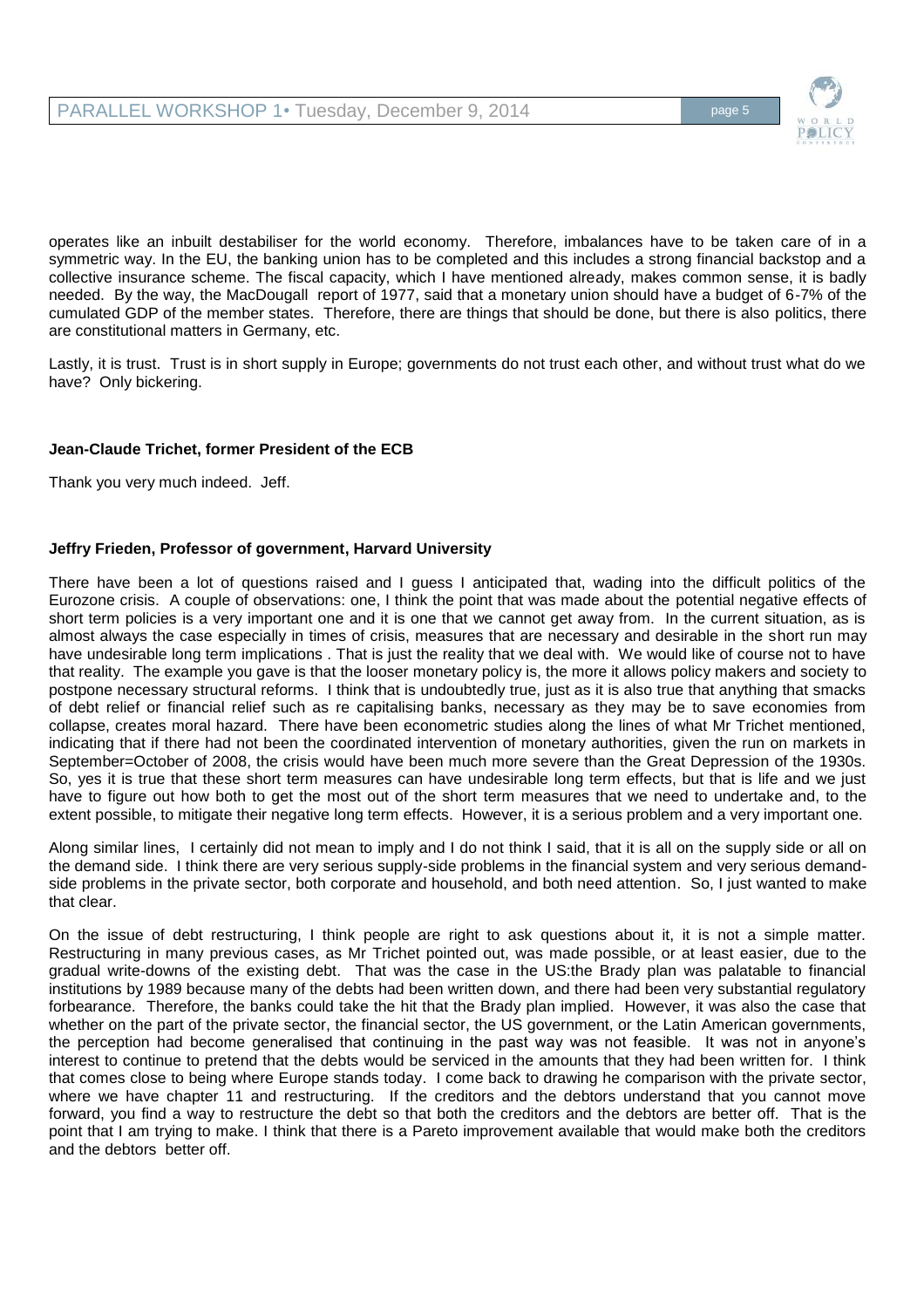

Now, questions were asked about specifics, I certainly do not have time nor do I have the information available to go into detail about specifics, but I will point out there are enormous differences among countries. Ireland is not Greece, and the Irish debt problem has nothing to do with the Greek debt problem. These are completely separate sets of issues, except for the fact that they are both in the Eurozone and both have substantial debts. So, each case is a case. I will say that there have been some attempts in specific countries to deal with the problem. To my knowledge, the Portuguese are the only ones who have attempted a corporate debt restructuring, and I am not aware of all the details of how that has gone. It does strike me as anomalous that there have been no attempts at corporate debt restructuring on the part of any of the other principal debtors that I know of, but my knowledge is certainly limited. There is no need for a default, but I think that there is a need for an understanding that continued stagnation is not in the interests of anyone on either side of the teller's window. That this is not a sustainable situation.

Finally on the macro economic imbalances, since they have been mentioned. I do think this is an enduring problem: I noticed in the paper today that China just ran a record surplus in the past month. Just to inflame a few more passions, I'll quote my colleague Larry Summers. He and I were on a panel together a couple of weeks ago about the European situation and he said, talking about the European situation, that the core problem in Europe is what he called German economic theory. German economic theory is that every country in Europe should run surpluses with Germany, and Germany should run surpluses with every country in Europe. There is this enduring problem of macro economic imbalances that I think is at the core of a lot of the issues that have been raised. Along with Ernesto Zedillo, Dani Rodrik and Michael Pettis, I co-authored a Geneva report a couple of years ago, which was extremely unpopular. We knew it would be unpopular and it was, because we focused on macro economic imbalances and said, 'This is an enduring problem and it needs to be addressed'. The almost unanimous view of those in Geneva, dominated by people involved in the Swiss and German economic debates was, 'These imbalances will go away, don't worry about them, it is a natural phenomenon, the German imbalances are already disappearing, the Chinese imbalances are disappearing'. Well, that is not true. It has not been true; it is not true. I think there is an enduring problem associated not only with the global financial markets but also with the underlying differences in national political economies. Some economies are single mindedly oriented toward generating surpluses. This can be a great way for an emerging market to grow, but not every country in the world can run a surplus with every other country in the world. Thus it raises real problems that have to be negotiated about if we are going to avoid recurrences of the kinds of crises that we are still living through.

Sorry for dragging on but there were a lot of issues raised.

# **Jean-Claude Trichet, former President of the ECB**

Not at all, I think we could continue to discuss that. I feel very frustrated myself because I would have been the devil's advocate for Europe and I have a very long series of points I would like to make but perhaps I could introduce that later on because we have to give the floor to the other speakers.

However, let me tell you that European bashing has been constant in any circumstances since the very idea of the creation of the Euro. I have been told the Euro is impossible to make. I have been told, the Euro will evaporate, the Euro area will disappear because in the worst financial crisis ever since World War II, of course, the Euro area which is much too bold an endeavour, cannot hold. Finally, what happened? At least in terms of existential issue for the currency and for the Euro area the currency was constantly higher than the US dollar on the exchange market during the entire crisis. Income present with the entry level which was 1.17 and, I have to say I am not particularly content with that because it might be a problem but for a currency which was supposed to evaporate it is a little bit bizarre. The Euro area which was under threat obviously and still is in certain respects was made of 15 countries and the moment of the collapse of Lehman Brothers, the 15 stayed and their democracies have decided to maintain their presence in the Euro area, including Greece. The 15 are still there, three new countries entered after Lehman Brothers and a new country will enter next January so that will be 19 next January, where we have 15 at the time of Lehman Brothers. I say that not to say that success is obvious but to say that at least the underlying strength of the endeavour, the underlying historical endeavour is quite remarkable because after all it was a big stress test. Now, I agree with you and Larry, I have also a lot of discussion with Larry and others, that the real success is jobs and golf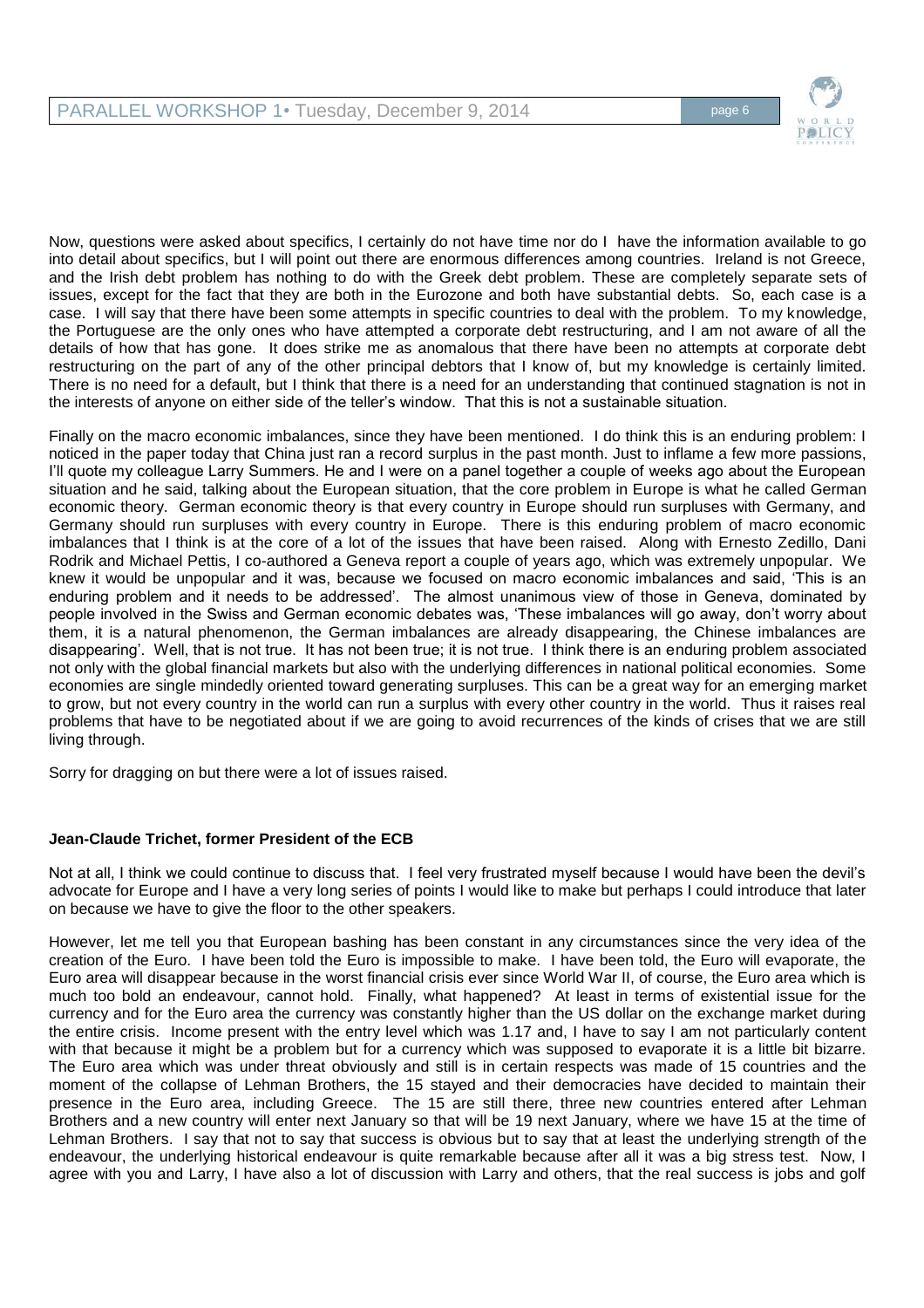

and it is clear that in this domain we have to deliver and we are far from delivering. However, a last remark, the big difference between the Euro area and the US seems to me according to the IMF, for this year, next year is probably 2% growth. We are miserably at something like 1% in '15 when the US might be at 3% in '15, we will see are all reflecting on what exactly is the growth potential of the advanced economy now.

Now, we have not got the Shell gas, and I am speaking under your control Jeff, a lot of my US friends are telling me might represent 0.5% of core. It is not negligible. This is a game changer in some respects. You have demographics because you have to turn that in growth per capita and then of course Japan would have a, gifted with a growth per capita largely superior to the apparent growth and Europe too, the difference might be 0.8% so what remains is 0.7% of difference for the two years that are coming. What to say of that? Of course the Europeans have their own dramatic, specific sovereign risk crisis. Even if I have to say the debt overhang of the advanced economy exists, in Japan it exists 240% of the GDP? It also high in the US or in the UK. However, I will also draw your attention to the fact that despite this adjustment, and the US went through a big adjustment, the current account deficit of the US is still 2.5% of the GDP if I am not misled. The current account surplus of Europe is 2.5. I would prefer that we would both be at zero, to be clear because it seems to me that we cannot run permanently, I would say, big deficit or big surpluses. However, I think that this which I explain crucially by the European crisis of the sovereign risk because it is abnormal for us to have plus 2.5, we were at zero approximately before. So, but if you introduce 5% of the GDP difference between them then you see that the macro economic 'reglage' is responsible for a large part of these differences, growth and it is not because the Europeans are dramatically hampered by their stupidity. It is more complex than that, but I agree on the fact that we would be judged on our capacity to deliver jobs, I fully agree.

#### **Jeffry Frieden, Professor of government, Harvard University**

I certainly do not mean to come across as a Euro basher, I have been following and involved in the European project for decades and I am a big supporter of European integration. I would love to see the problems resolved. Nor do I think that the US is doing so wonderfully well. Median wages in the US are 5% below where they were in 2009 and we face many of the same social and political problems that Europe faces. I do think that, from the standpoint of the global economy, the difficulties in Europe are very serious and that is all I really mean to say. Not by any means to bash the Eurozone or Europe or to downplay the extraordinary importance of the measures that were taken by the ECB in the aftermath of the crisis.

# **Jean-Claude Trichet, former President of the ECB**

No, no, I certainly did not miss that and I have known you for a sufficient period of time to know.

# **Jun Kwang-Woo, former Chairman of Korean Financial Services Commission (FSC)**

Mr Chairman, may I intervene before we move on to the next round?

# **Jean-Claude Trichet, former President of the ECB**

You have the floor.

#### **Jun Kwang-Woo, former Chairman of Korean Financial Services Commission (FSC)**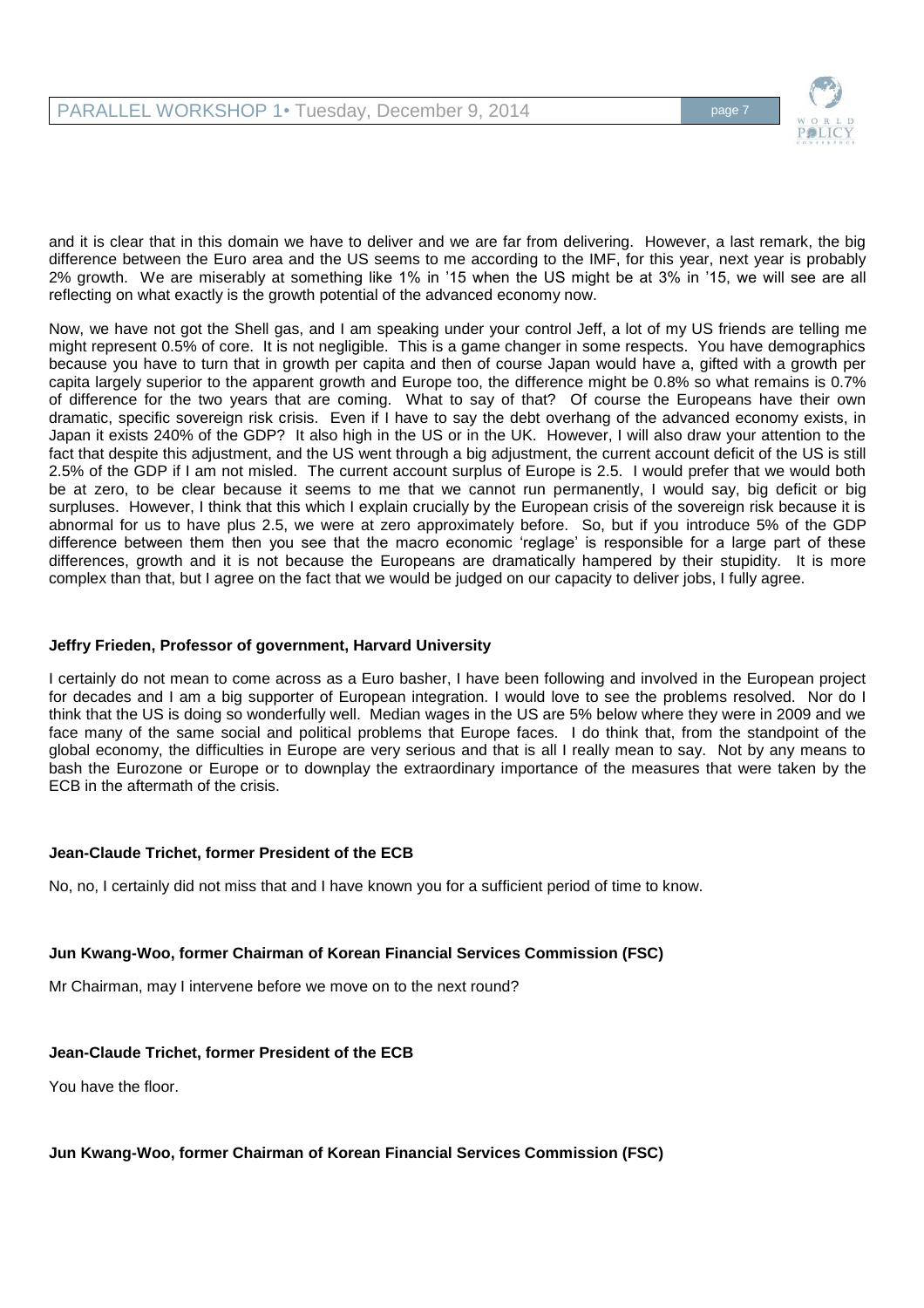

First of all, organisers should be congratulated for having this prestigious conference in a fantastic facility in Seoul, which is much better venue than the ones you see in Davos. And so, I may say we are proud of having this conference, not to mention distinguished speakers joining us today.

First a few comments on what has been said and then I would like to share with you my perspective on global economic prospects. Aso san mentioned some virtues of having a collaborative approach in the Northeast Asia, especially between Japan and Korea. I think it's a great idea. An interesting example may be the Soft Bank chairman Masayoshi Son who made a fortune out of the recent Alibaba IPO on the NYSE. When I met him a few years back in Seoul, I was very impressed with his passionate entrepreneurship and innovative mind. Mr Son's case is quite interesting because his background and business represent three countries in the Northeast Asia; he is a third generation Korean Japanese and has active business operation in China. What could be a better combination than that? I think there are ample investment opportunities to be explored collaboratively within the Asia region and around the world. As a related example, I may add that there is an on-going relationship in the area of institutional portfolio management. We already have active partnership between Korea's NPS, which is the world's third largest public pension fund with almost USD 500 billion dollars and Japan's GPIF, the world's largest public fund of over USD 1 trillion. China also has similar institutions such as NSSF and we often collaborate on how best we can pursue our common interest.

Mr Trichet and others have spoken about demographics. The way I see it especially from the vantage point of Korea which is witnessing the very rapid aging, I think it is perhaps the most serious challenge to the future of our country and, for that matter for many other countries as well. Why do we have such a low, falling total factor productivity? I think one of the contributing factors may be demographic change. I have not seen very elaborate economic research on this causality, but I suspect the aging population might be behind declining total factor productivity that derives from innovation and creativity. In general older people tend to have a low risk tolerance and not aggressively engage in venture type investment. So, the result is: saving more, spend less and prefer safer assets. The overall environment and investment climate is being greatly affected by the demographic changes that we are experiencing. Therefore, when we discusss secular stagnation, we must pay greater attention to the demographic factor. We also need to think hard how effectively to bring older people with higher savings to spend more. That is an important angle that we need to pay more attention to.

Now, let me touch upon another couple of points on macroeconomic issues that have already been mentioned by former speakers. I think the world economy is heading into a period of increasing divergence and differentiation across countries. What I say may be highlighted by the remarkable evolution of so-called BRICs. Up until a few years ago, they are the dominant rising power house. Now if you look at BRICs today the parts are moving in separate directions. By and large, Brazil is in bad shape, Russia is falling apart, with its market capitalisation has literally halved. India is getting better, with some improving investor sentiment, especially since Prime Minister Modi came on board. On the contrary, China is slowing. Although we did not discuss much about China today, it is such an important factor for the future path of the global economy. I hope we will see a soft landing but there are legitimate concerns about a hard landing scenario which is very detrimental to the future growth around the world. Therefore, what I am saying is that at one point BRICs looked like a strong homogenous group but now, a very much like a heterogeneous set, implying that you will see more and more differentiation across country performance.

Now, I also see the next year as a period of changing tides. We all know that the US is the only one that will taper QE and move on to contracting monetary expansion but others are not. BOJ, ECB, even the Peoples Bank of China and most other are in need of continuing to pump money to the system. Therefore, on the one hand, there is a cold current, and on the other hand, there is a warm current. I say this in part because my previous job was to manage big funds, so I am trying to generate some investment implications. In general, when we have changing or conflicting tides of economic situation, we have more volatility and uncertainty because market confusion and changing direction of capital flow as well. With respect to investment strategy and policy choice, it may be useful to note that when a cold current meets a warm current we may have more fish. That tends to become a fertile breeding ground. From my experience in recent years, I say that we have extended our investment horizon to alternatives because when we have an environment where unconventional policy is in pursuit then investment managers should also look at unconventional investment choices. Along this line of expanding investment scope, I am happy to let you know that Korea's NPS has recently made an investment in Poland for the first time. It is a big project, a real estate investment